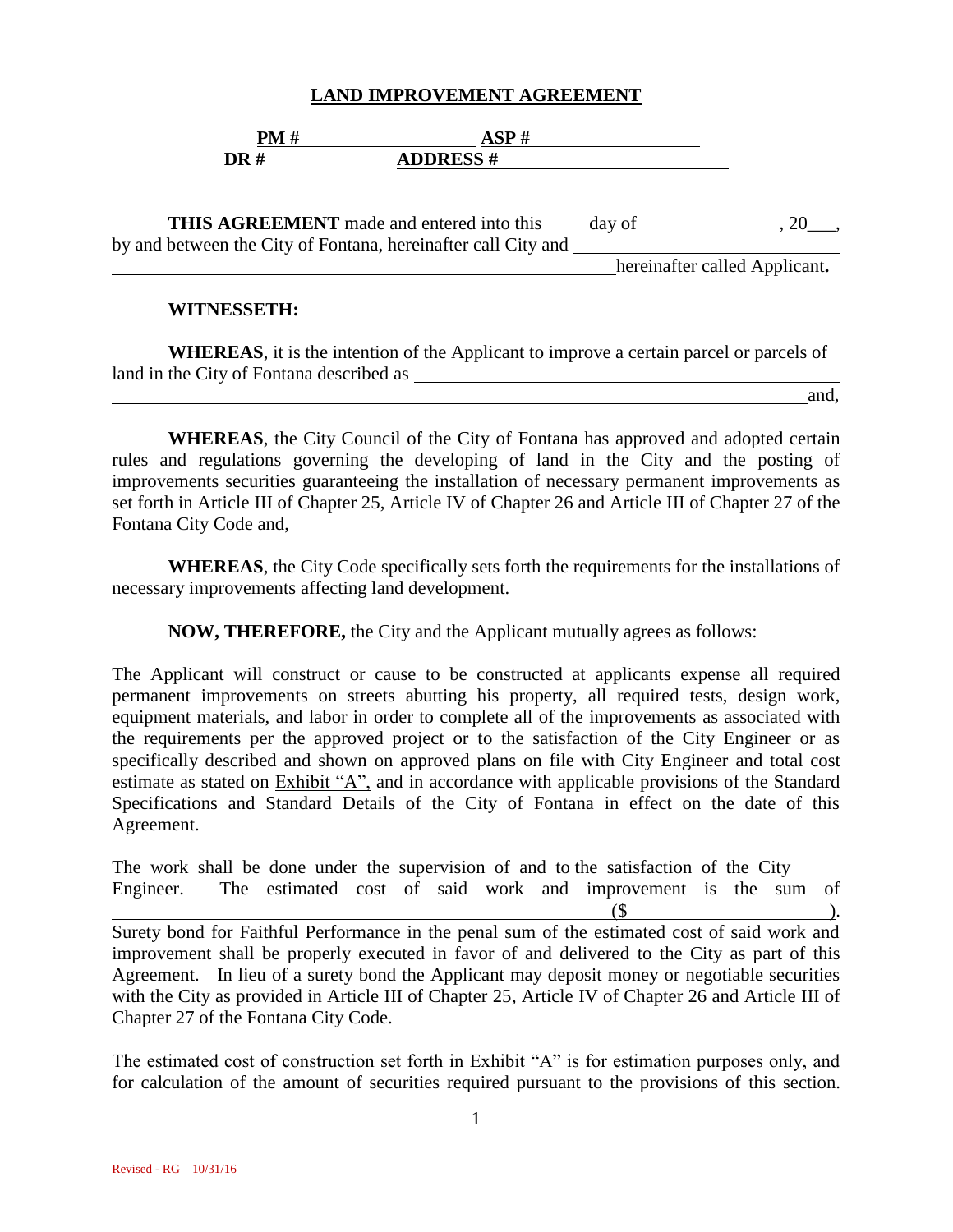Applicant's obligation to complete the improvements, or any portion of them, is not limited in any way by the estimated cost of construction, and the obligation of Applicant's surety in connection with the securities required pursuant to the provisions of this section.

All of the required improvements shall be completed within 12 months from the effective date of this agreement. If the work is not completed within the specified time period because of acts of God, the public enemy, the City, or because of fire, flood, epidemic, quarantine restrictions, strikes or freight embargoes, the Subdivider shall be entitled to an extension beyond the specified time period for a period equal to the length of such delay within ten days from the beginning of such delay

In addition to the extension for the reasons referenced in the foregoing paragraph, Applicant may submit a written request, Exhibit "B", for a discretionary extension of the time for completion of the improvements to the City Engineer. The City Engineer may grant or reject such extension, in whole or in part or with conditions, in his sole discretion. If an extension time is granted it shall in no way affect the validity of this contract or release the surety on the securities referenced herein.

In the event that Applicant fails to complete the improvements within the required period or any approved extension, the City may complete the work and shall be entitled to recover the full cost and expenses thereof from Applicant, or his surety as herein provided. If City pursues completion of the improvement work, it may require Applicant, or his surety, to pay the City in advance, sufficient monies to cover the City's cost in completing construction of the improvements.

Any limitations period provided by law related to breach of this Agreement or the terms thereof shall not commence running until Applicant, or Applicant's surety pursuant to this Agreement, has provided the City Engineer with written notice of Applicant's intent to abandon or otherwise not complete the improvements.

Applicant shall defend, indemnify and hold City, its elected officials, officers, employees, and agents free and harmless from any and all liability arising out of or incident to Applicant's performance of this Agreement, including without limitation all consequential damages and reasonable attorney's fees, whether or not resulting from the negligence of Applicant or Applicant's agents. This indemnity shall extend to any claims arising because Applicant has failed to properly secure any necessary easement, land right, contract, and approval, but shall not extend to any claim arising out of the sole negligence of City.

It is further expressly agreed that the Applicant will procure all permits and licenses, pay all charges and fees, and give all notices necessary and incident to the due and lawful prosecution of the work.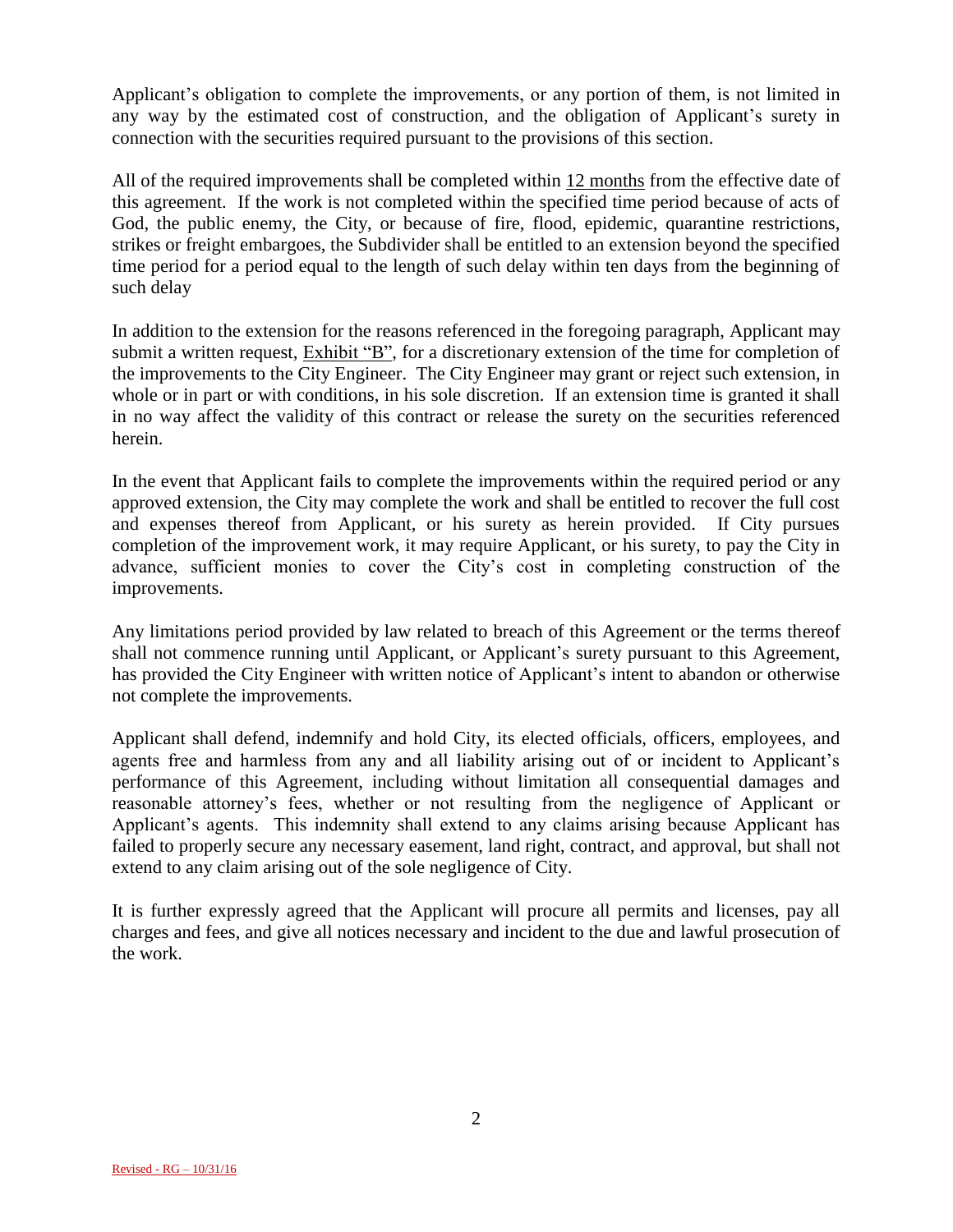**IN WITNESS WHEREOF,** three (3) identical counterparts of this agreement, each of which shall for all purposes be deemed an original thereof, have been duly executed by the Applicant herein named on the day of day of the day of the day of the dependence of  $\frac{1}{2}$  and  $\frac{1}{2}$  and  $\frac{1}{2}$  and  $\frac{1}{2}$  and  $\frac{1}{2}$  and  $\frac{1}{2}$  and  $\frac{1}{2}$  and  $\frac{1}{2}$  and  $\frac{1}{2}$  and  $\frac{1}{2}$  an name and corporate seal of each corporate party being hereto affixed and these presents duly signed by its undersigned representative(s) pursuant to authority of its governing body.

| <b>APPLICANT</b>                                                                                                                                                | <b>CITY OF FONTANA</b>                    |  |
|-----------------------------------------------------------------------------------------------------------------------------------------------------------------|-------------------------------------------|--|
| Signature                                                                                                                                                       | By: Director of Engineering/City Engineer |  |
| <b>Print Name</b>                                                                                                                                               |                                           |  |
| <u> 1989 - Johann John Stein, mars französischer Stein und der Stein und der Stein und der Stein und der Stein un</u><br><b>Company Name</b>                    |                                           |  |
| <u> 1989 - Johann John Stone, mars et al. (</u><br><b>Address</b>                                                                                               |                                           |  |
| State Zip Code<br>City                                                                                                                                          |                                           |  |
| $\lambda_{11}$ 1 $\lambda_{21}$ (1) $\lambda_{12}$ 1, 1, 1, 2, 46, 32 $\lambda_{11}$ $\lambda_{12}$ $\lambda_{13}$ $\lambda_{14}$ $\lambda_{15}$ $\lambda_{16}$ |                                           |  |

Attachments: (1) Exhibit "A" – Cost Estimate (2) Exhibit "B" – Time Extension (3) Securities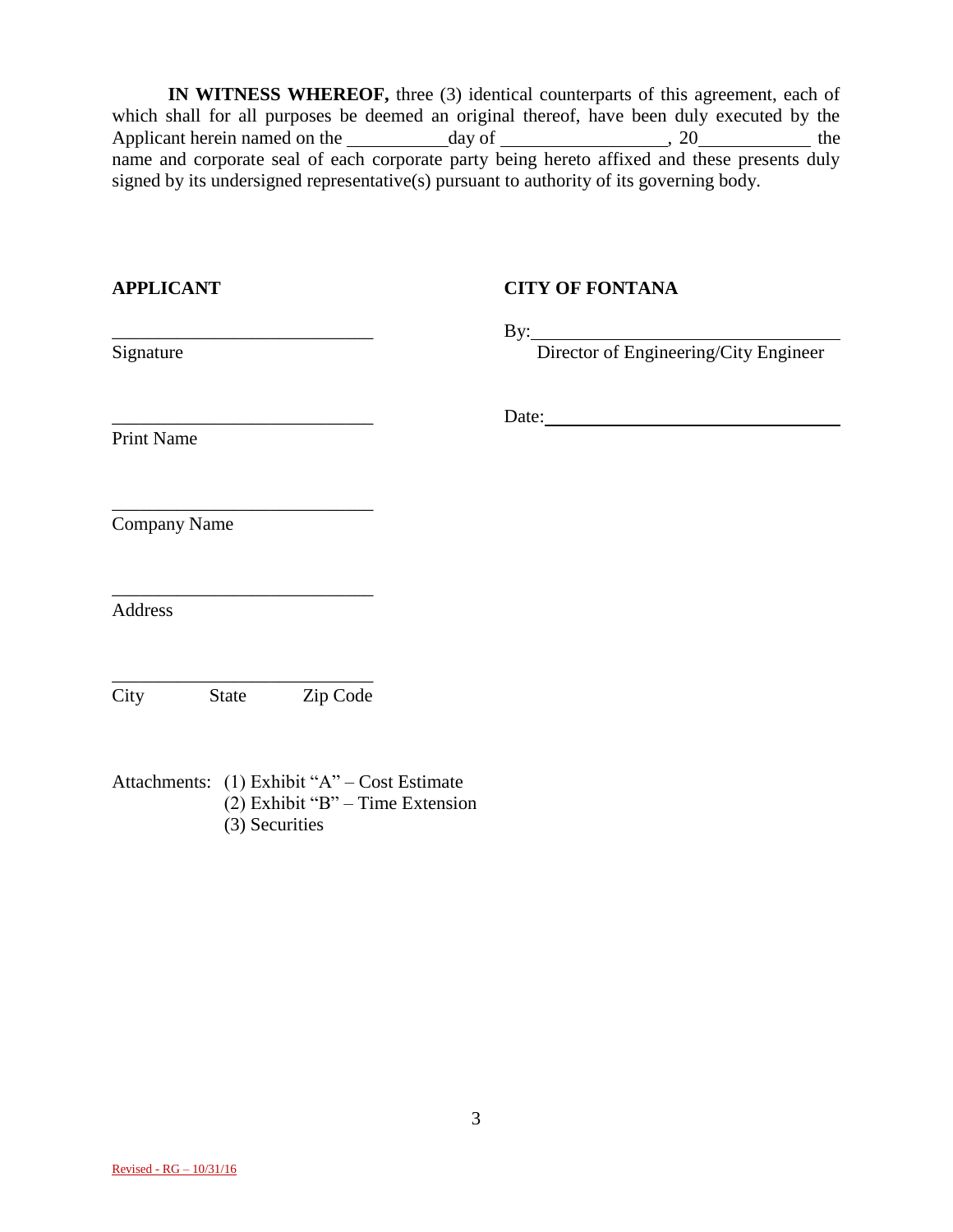## **Exhibit "A"**

# **LAND IMPROVEMENT AGREEMENT**

### **INSERT ENGINEER'S**

## **COST ESTIMATE**

### **IN THIS SPOT**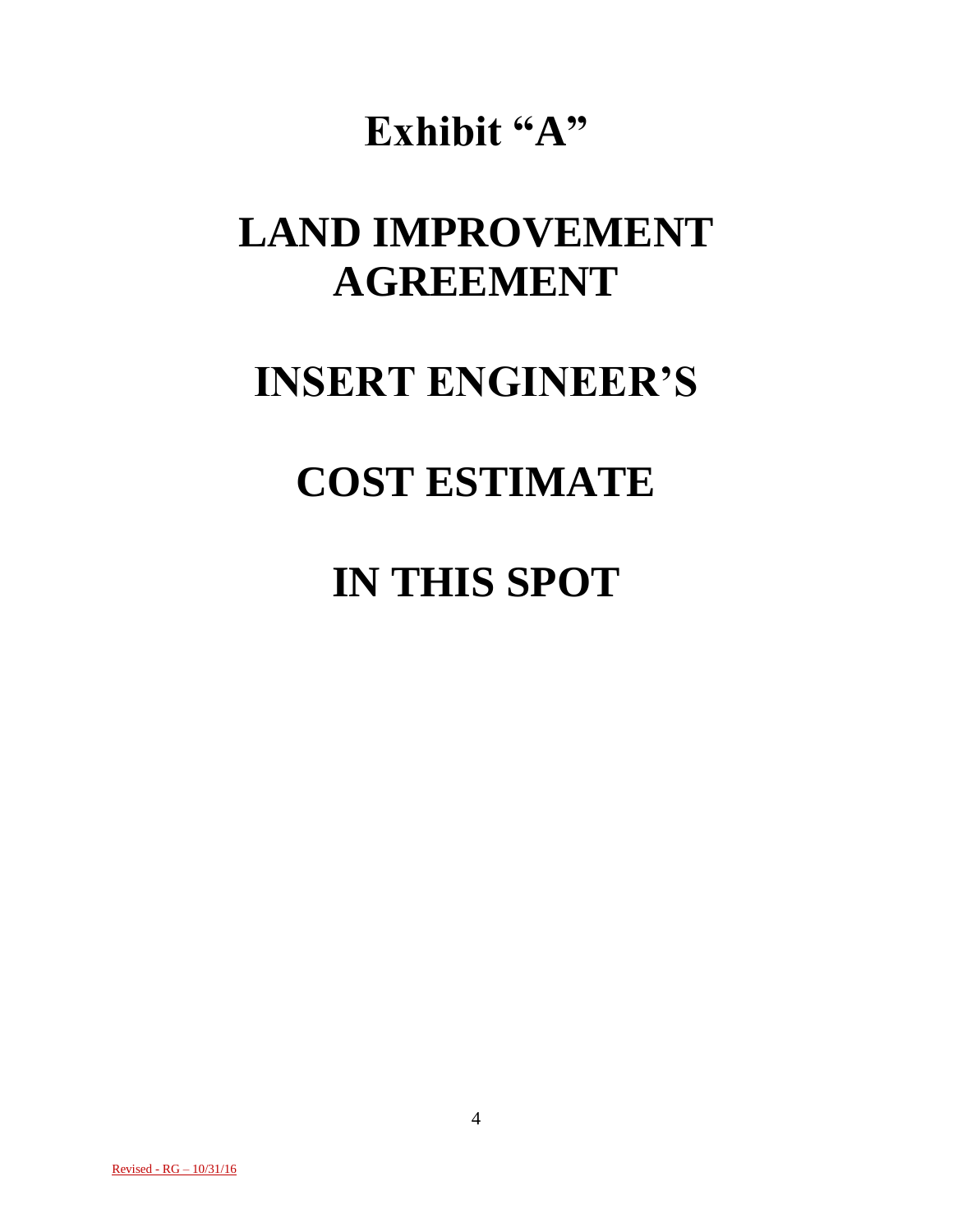Bond No. Premium \$

#### **BOND GUARANTEE FOR FAITHFUL PERFORMANCE**

#### **Land Improvement Agreement**

**WHEREAS**, the City of Fontana, State of California, and

 hereinafter designated as "Applicant" have entered into an agreement whereby applicant agrees to install and complete certain designated public improvements which said agreement, dated \_\_\_\_\_\_\_\_\_\_\_\_\_, and identified as  $\blacksquare$  is hereby referred to and made a part hereof; and

**WHEREAS**, said applicant is required under the terms of said agreement to furnish a bond for the faithful performance of said agreement.

**NOW, THEREFORE**, we the applicant and

as surety, are held and firmly bound unto the City of Fontana, hereinafter called the City, in the  $penal sum of$  (\$) lawful money of the United States, for the payment of which sum well and truly to be made, we bind ourselves, our heirs, successors, executors and administrators, jointly and severally, firmly by those presents.

The condition of this obligation is such that if the above bonded applicant, his or its heirs, executors, administrators, successors, or assigns, shall in all things stand to and truly keep and perform the covenants, conditions and provisions in the said agreement and any alteration thereof made as therein provided, on his or their part, to be kept and performed at the time and in the manner therein specified, and in all respects according to their true intent and meaning, and shall indemnify and hold harmless the City, its officers, agents and employees, as therein stipulated, then this obligation shall become null and void; otherwise it shall be and remain in full force and effect, pursuant to Article III of Chapter 25, Article IV of Chapter 26 and Article III of Chapter 27 Fontana City Code, and any amendments thereto, for the installation of construction of:

As part of the obligation secured hereby and in addition to the face amount specified hereon, there shall be included costs and reasonable expenses and fees including reasonable attorney's fees, incurred by the City in successfully enforcing such obligation all to be taxed as costs and included in any judgment rendered.

The surety hereby stipulates and agrees that no change, extension of time, alteration or addition to the terms of the agreement or to the work to be performed thereunder or the specifications accompanying the same shall in any wise affect its obligations on this bond, and it does hereby waive notice of any such change, extension of time, alteration or addition to the terms of the agreement or to the work or to the specifications.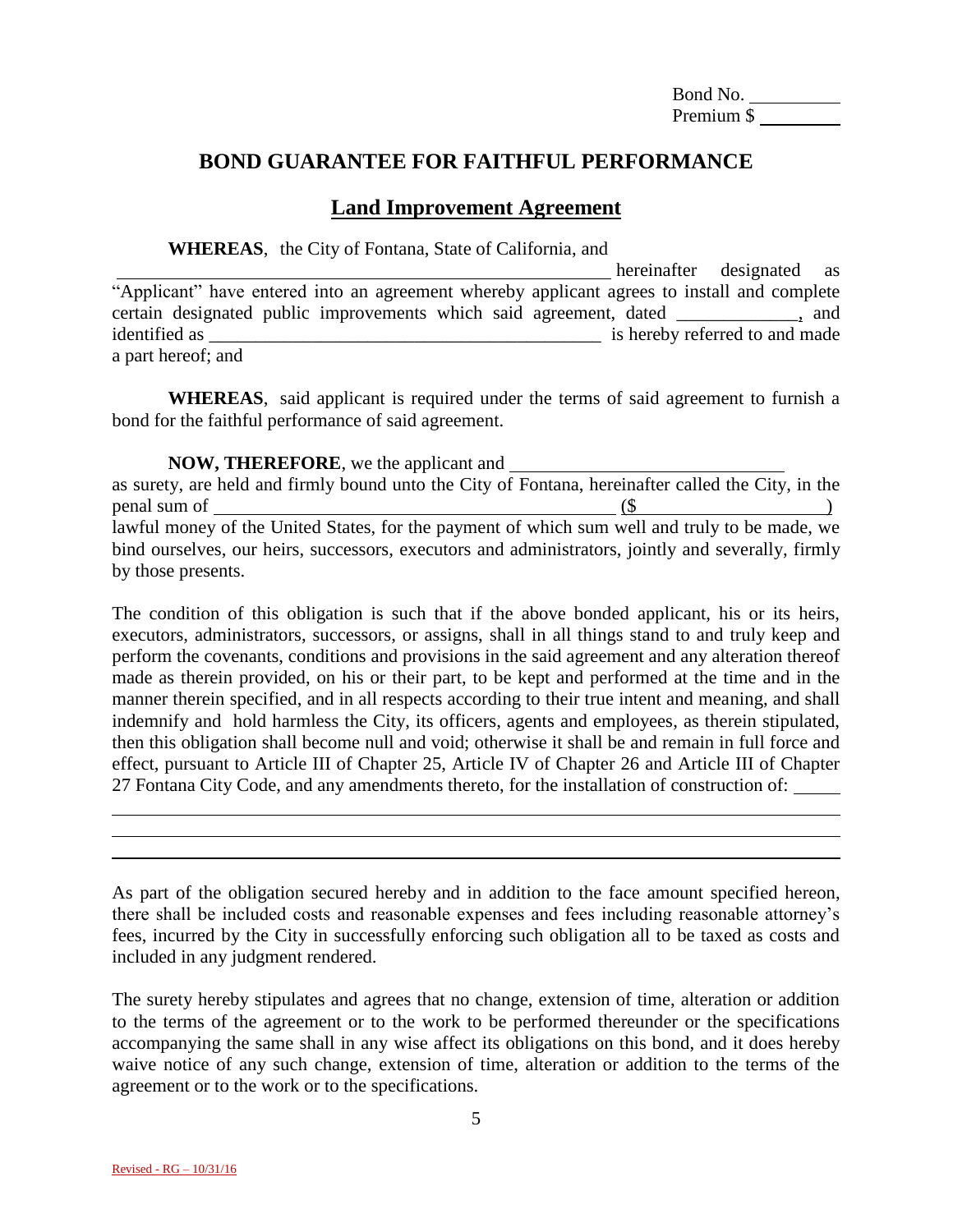**IN WITNESS WHEREOF**, this instrument has been duly executed by the applicant and surety above named, on \_\_\_\_\_\_\_\_\_\_\_\_\_\_\_\_\_\_\_\_\_\_\_.

|                  | (seal) |
|------------------|--------|
| <b>Applicant</b> |        |

example. (seal) **Surety**

**NOTE: Signature for those executing for the surety must be properly acknowledge.**